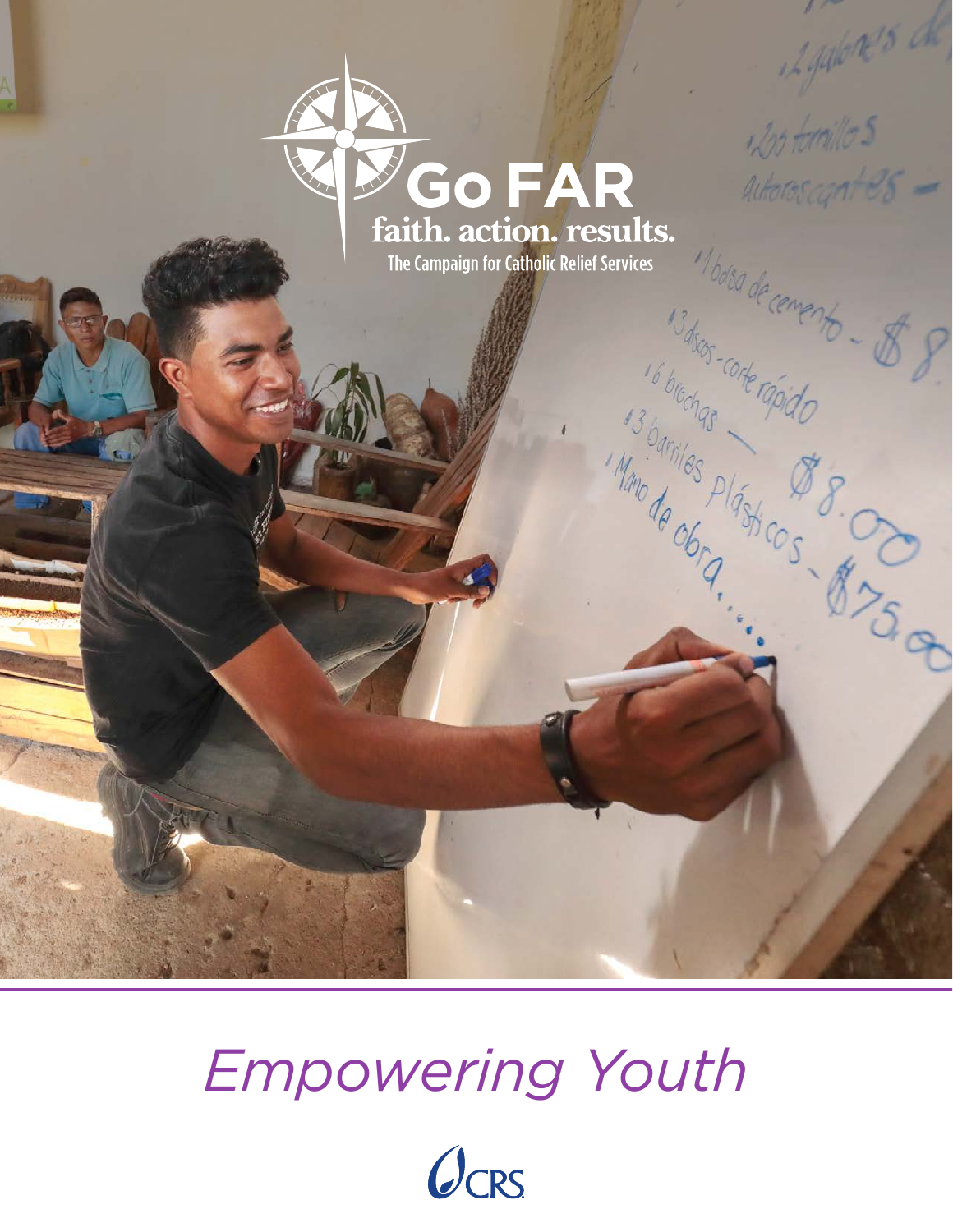# *Our youth are our future.*

**Motivated by our Gospel mission, Catholic Relief Services is launching a global initiative to educate, employ and empower vulnerable youth.** 

 $000000$ 

Because we should, and because we can. Our deep Catholic faith tells us to help our brothers and sisters in most need and transform hopelessness into opportunity. We know how to harness the human potential of a generation of future leaders. And we have vast Church and professional networks as a result of more than 75 years' experience helping the world's most vulnerable people. The Go FAR Campaign for Catholic Relief Services is what will fuel our work to put faith into action.

**Photo by Oscar**<br>Car Leiva/Silverlight for CRS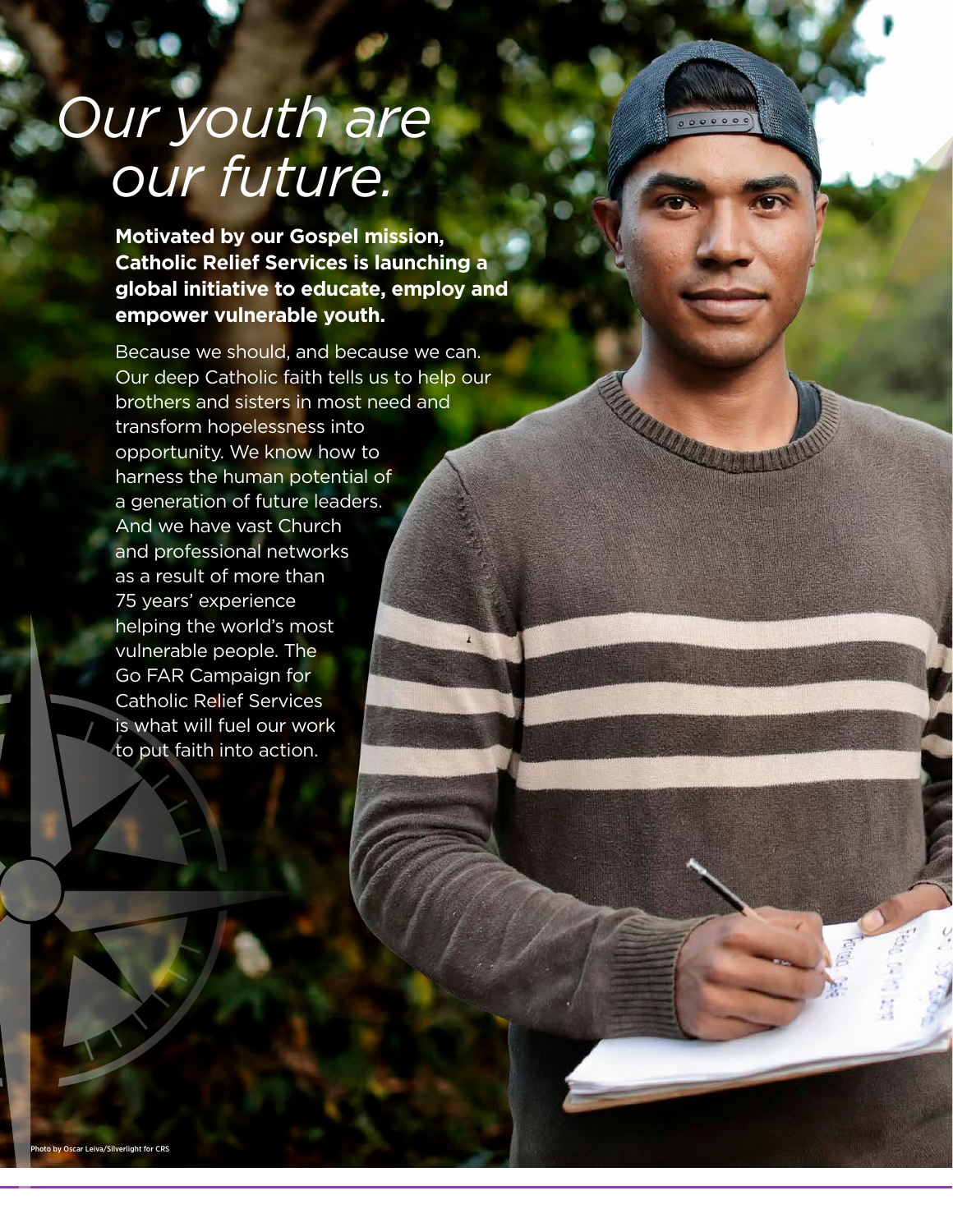

## *The Need*

Today, the world has more young people than ever before, according to the United Nations.<sup>1</sup> Many young people ages 15 to 29 are out of school and unemployed or underemployed. Too often they must navigate unrest and insecurity. And too many are forced by these circumstances into desperate decisions that lead to migration, exploitation and human trafficking. We see this happen across the globe, from Guatemala to The Gambia.

Without the ability to learn and work in their home communities, youth are vulnerable to these risks. This generation must confront dangerous migration, terrorist organizations, gangs, political strife, changing climates and rapidly changing technology—all of which disrupt traditional earning opportunities. Small gaps in a young person's education can become insurmountable.

But we can reverse this trajectory. Today's young people have enormous potential to overcome poverty and inequality. If we don't act now, this potential will be lost. By giving youth the chance to envision and pursue safe, productive futures at home, we can break the chains of poverty. This campaign will make that possible—and help young people go far.

## Why Now?

We are at a tipping point. With an ever-growing youth population and rising unemployment, the challenges that are crippling individual families will spiral.<sup>2</sup> Unchecked, this will have a catastrophic impact on the global economy, peace and our environment.

Young people are inheriting a world fraught with complex challenges. They need skills, safe learning environments and a stake in the future so they are equipped to lead the next generation. Investing in programs that prepare young people for 21st century work will be an investment in tomorrow's global leaders.

Fortunately, we have a solution. CRS and our partners are building on proven models, moving beyond localized programming to focus on entire regions. As part of our Vision 2030 strategy, we will accelerate the scale of our reach from thousands of youth to millions to permanently revolutionize the global youth sector. By putting our faith into action, we can lead the charge against one of the worst perpetuators of poverty—the disenfranchisement of the world's poorest youth.

*1. United Nations 2. International Labor Organization*

## CRS IS ON PACE TO **INCREASE** THE SIZE

**BY 500% OF OUR YOUTH PROGRAMS**

IN **10 YEARS**

**"**

**We cannot resign ourselves to losing a generation of young people who do not have the dignity of work! A generation without work is a future defeat for the country and humanity."**

**—Pope Francis**